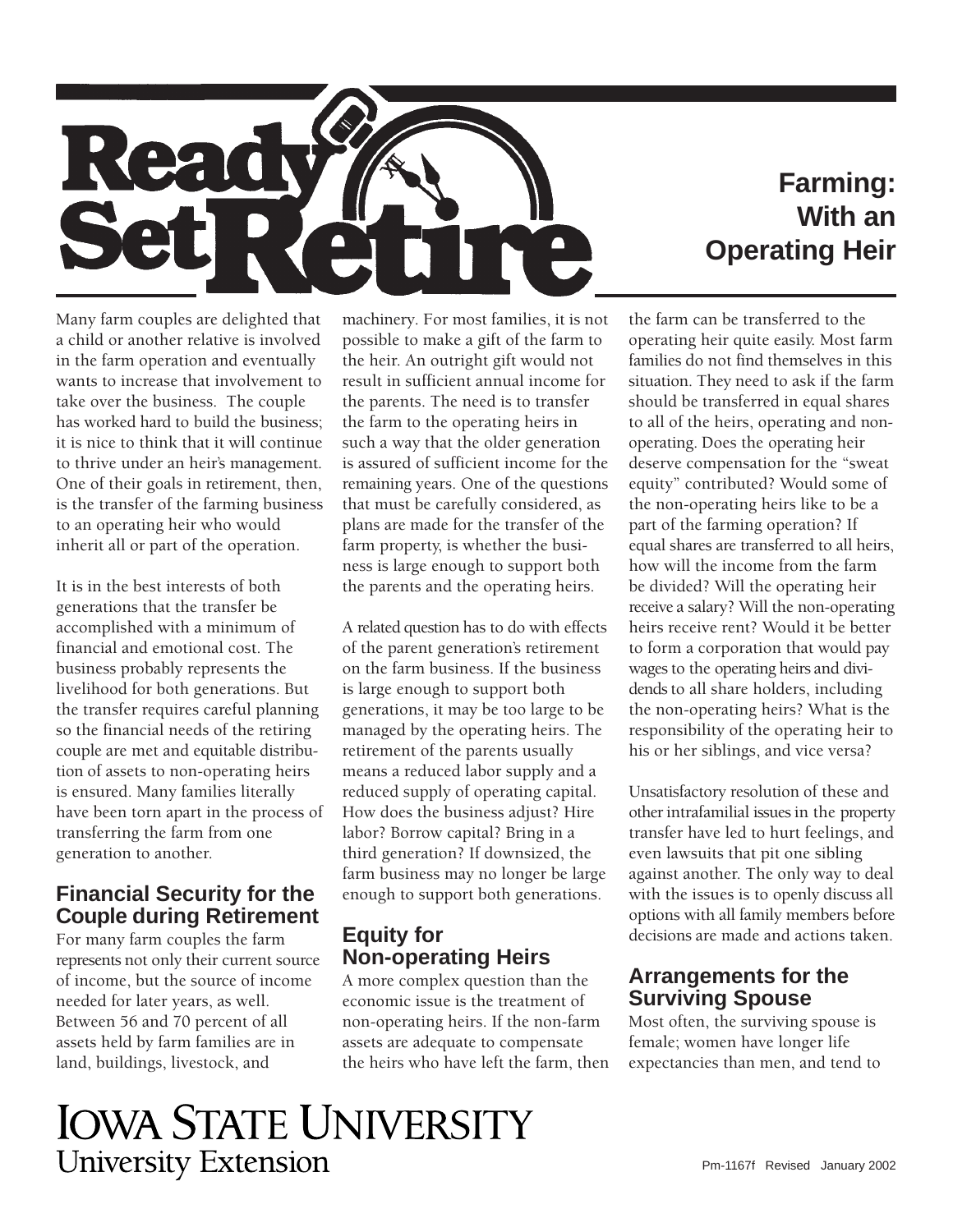marry men older than themselves. The couple should make plans together for the disposition of the property during retirement and for its disposition after the death of either spouse. Many a farm widow has found herself locked into the terms of a trust established before her husband's death that limits her options. Both partners need to consider living arrangements and property disposition after the death of either spouse before solidifying plans for retirement and for property transfer.

## **Alternative Ways To Transfer the Property**

There are a number of ways that the real estate can be transferred to an operating heir or heirs. Some are discussed in this section. A more complete discussion, with excellent examples, can be found in North Central Regional Extension Publication 610F, *Planning Your Late Career, Retirement Mode Years* (cost publication)*.* 

It is important to remember two things. First, every situation is unique; what one family decides to do may not be appropriate for another family. Each family needs an individual plan tailored to its specific situation. Second, any of the alternatives discussed have fairly complex legal issues and implications. Time should be spent shopping for a good lawyer, one who specializes in the legal aspects of property transfer, and who has knowledge of income, gift, and estate tax implications. It is important that all parties involved in the transfer know and trust the attorney. Alternatively, each of the parties involved (the parents and the operating and non-operating heirs) should have their own attorney who is looking out for their interests.

## **Sell the Farm**

Perhaps the most obvious way to transfer the farm at the time of retirement is to sell all or part of it to

the operating heir. If the retiring couple owns the farm outright, the older generation could hold either a land contract or a private mortgage. The heir would agree to pay a specific amount each year for principal and interest payments. Retirement income would be guaranteed, and secured by the farm if the payments could not be met. If the farm is mortgaged, there might not be the opportunity for the older generation to hold a private mortgage or land contract. A discussion with the holder of the current mortgage could reveal several options for instance, mortgage assumption by the operating heir.

There are two potential problems with planning to sell the farm to the operating heir. First, the younger family may not be able to afford the purchase. They may not have sufficient capital or credit base for even a modest down payment; other debt obligations may mean that they could not meet the annual payment schedule. Second, the income tax obligation for the parents from the outright sale of the farm property may make another alternative more desirable.

Look closely at the income tax issues surrounding the sale of a farm business. Assume that the entire farm business is sold, including the dwelling, the machinery, the livestock, and the land. Under the cash basis method of accounting, farmers will have income that has not yet been recognized. Thus, over a period of years, they accumulate considerable assets on which income taxes have not been paid. Under these conditions, if the farm business is liquidated in a given year, there is ordinary farm income from the sale of crops and livestock, income from the sale of the machinery (part of which will be ordinary income), and gains from the sale of breeding stock (if the holding period is met) and the sale of land.

Careful planning is needed to reduce the income tax obligation of the parents. The installment sale method, in which part of the payments are deferred until future years, can help ease the tax burden. This method treats a part of each payment received as the recovery of cost and a part as profit. If the sale value greatly exceeds the tax basis, however, even an installment sale may trigger a large tax burden. An alternative is to sell outright a little each year, although this approach may be impractical.

The farm residence is an asset that, although located on the farm, is not entirely a farm business asset. Consequently, its sale usually is treated as the sale of a principal residence by the Internal Revenue Service, except for parts of the residence (such as an office in the home) used for business purposes. When the farm is sold, a portion of the selling price and a portion of the cost basis are allocated to the residence, including its yard and outbuildings not used for business purposes. Since up to \$500,000 of gain for a couple filing jointly (\$250,00 for single person) is not taxable on the sale of a principal residence, the sale will probably not produce any taxable income.

## **Lease the Farm**

A second alternative is to lease the farm to the operating heir on a cash or share basis. In most cases, the sale is either deferred for a period of time, while the heir builds sufficient capital for the sale, or the property is passed to all heirs, operating and nonoperating, at the time of death. If leasing is deemed the most desirable, both generations should take care to distinguish the leasing arrangement from either an employer-employee relationship or a partnership.

The advantage of a leasing arrangement is that the operating heir can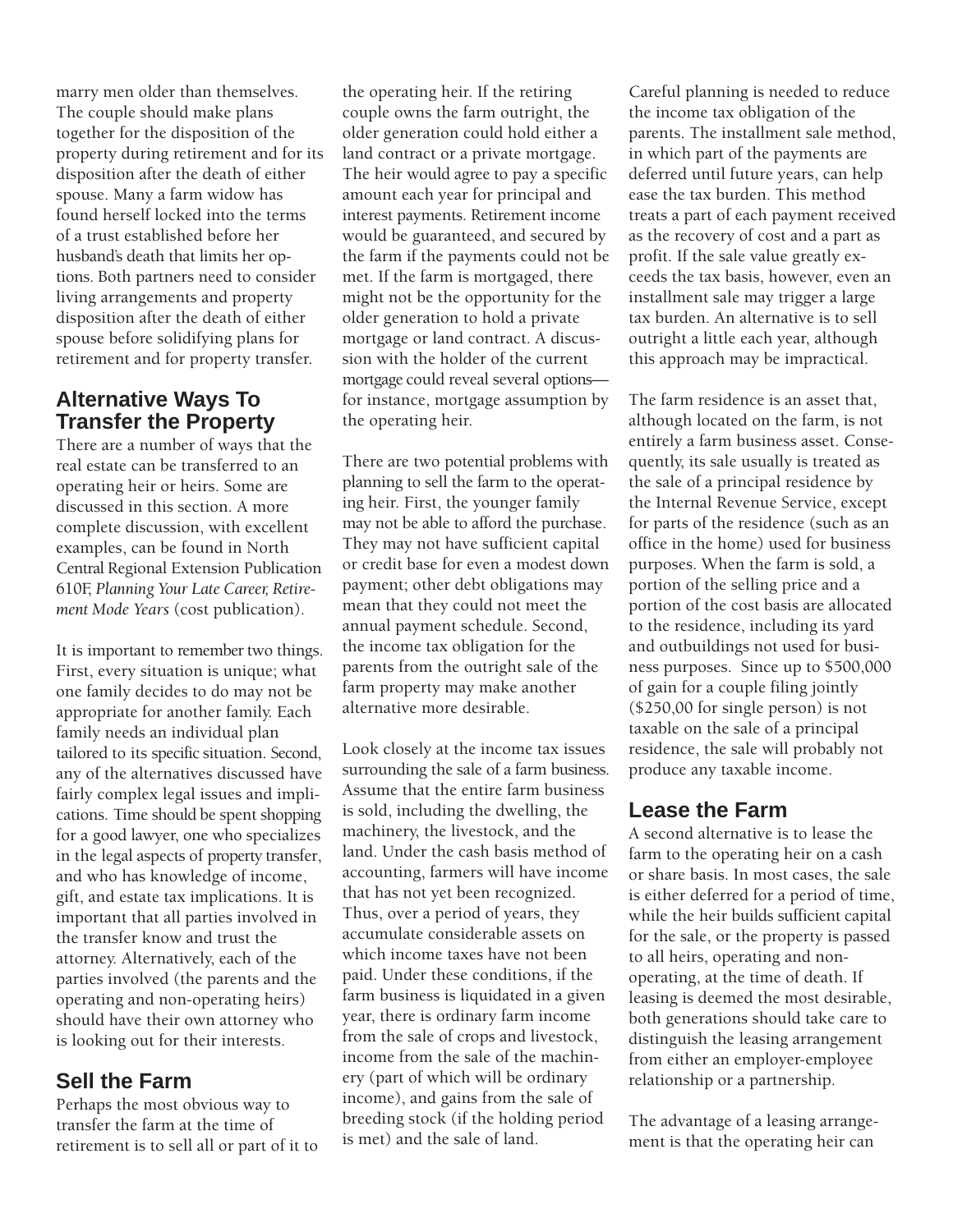have many of the benefits of farming before capital or credit base has been developed. If the transfer of property is deferred until the estate is settled after the death of one or both parents, and there are non-operating heirs, a potential disadvantage is that the operating heir may not be able to buy the shares of the non-operating heirs, thus forcing the sale of all or part of the property. Or, the operating heir may be unable to pay the costs of the estate settlement, usually considerably higher when the second spouse dies than when the first spouse dies. The "unlimited marital deduction," which permits the surviving spouse to inherit all or part of the estate of the deceased spouse without federal estate tax obligations, is extremely advantageous in planning for the transfer of property. In larger estates, however, it may not be an advantage to make full use of the unlimited marital deduction. Careful estate planning on the part of the parent generation can help limit estate tax obligations and can provide assets to be used to pay the estate tax obligations at the death of the second spouse.

If the parent generation wants to ensure that the farm business continues after their death, they need to indicate that the farm business should not be sold by the non-operating heirs when the last spouse dies. Several options for such protection are available. They include the purchase of additional assets to be liquidated at the time of death, the purchase of life insurance, or financial gifts prior to death.

### **Joint Tenancy Between Generations**

One of the least desirable devices used for transferring an interest in the farm is for the ownership of the farm to be held in joint tenancy by the retiring generation and the potential heir. A share of the ownership is given or sold to the heir, and the legal property records are changed to that effect. The advantage of this alternative is its simplicity and familiarity, and its low cost, particularly if the share in the property is a gift.

The disadvantage in using joint tenancy between generations is that all joint tenants are subject to each other's desires and interests in the use of the property. If a father and son are joint tenants, the death of either results in the property being transferred to the surviving joint tenant, leaving the deceased's spouse and other heirs with no ownership share in the farm. The heirs of the deceased may have inadequate income.

## **Exchanging the Farm for a Life Annuity**

 An annuity is a promise to pay a specific amount of money over a specified time period. One method of using an annuity to transfer the farm property to an operating heir is to deed the farm to the heir in exchange for a promise to pay the retiring couple a joint and survivor annuity. In its simplest form, an annuity is a transfer in which the specified payment period is the lifetime of the annuitant (the seller). Under this arrangement, the parents could transfer ownership of the farm for a specific annual amount of income. If the parents die earlier than expected, the heir receives the farm for only a fraction of its value. If the parents live longer than expected, the cost of the farm to the heirs becomes greater.

The advantages of a life annuity agreement between the generations is that the transfer of the property may reduce future estate taxes substantially and income taxes may be reduced. A potential disadvantage of private or "family" annuities is that the lifetime income of the annuitants is essentially unsecured. If the younger family finds that it cannot meet one or more of the periodic payments, the older generation may

have little recourse except, of course, a lawsuit.

Some of the disadvantages of a private annuity may be overcome through the purchase of a commercial life annuity. The buyer of the farm would pay the cost of the annuity to an insurance company; the company in turn would assume the obligation for making periodic payments to the persons named in the annuity contract. The company would either make payments on a "life annuity" contract, a guaranteed income for life with no payments due at or after death, or under a "cash refund life annuity." The cash refund annuity guarantees periodic payments for the lifetime of the annuitant with an additional lump sum payment at death equal to the excess, if any, of the purchase price over the sum of the payments.

## **Life Estate**

Another method of ensuring the future ownership of the farm by operating heirs is to transfer ownership through a gift of the farm while the parents retain lifetime use and income as a life estate. This plan might also include a lease of the farm to the heir on a cash or share basis during the parents' lifetime. This method can be successful if the value of the property in which the parents retain the life estate is relatively modest. Tax problems arise when the value is relatively high, because the value of the property is still included in the parents' estate. Estate taxes may be excessive, as the full value of the property may be included in the parents' estate for the death tax purposes.

## **Partnership Between Generations**

In a partnership, a portion of the farm capital could be transferred by sale or gift to the operating heir at the start of the partnership and